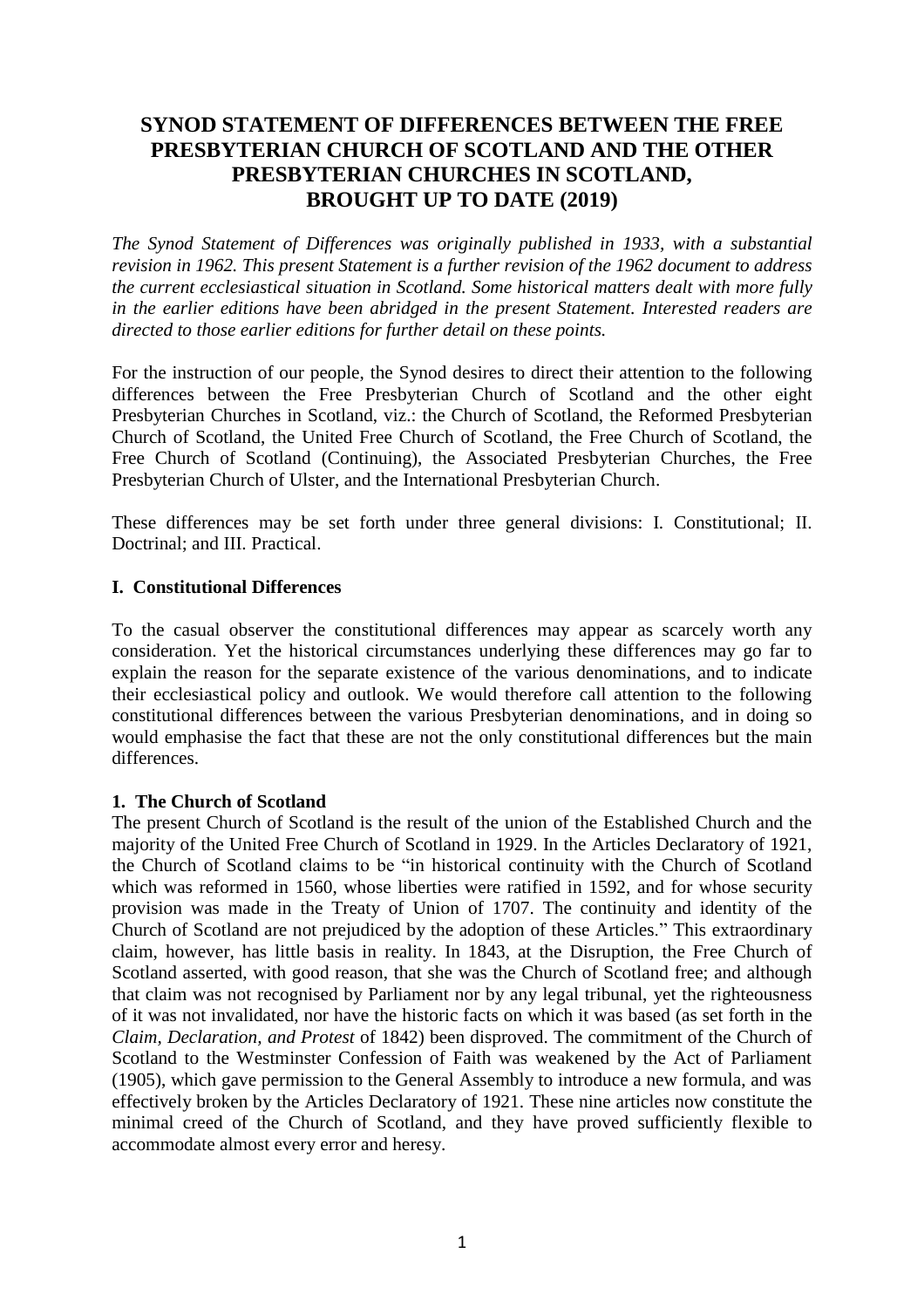The claim made by this body to be "the true Church of Scotland", while sanctioned by law, is rejected by most other Presbyterian Churches in Scotland, including the Free Presbyterian Church of Scotland.

# **2. The Reformed Presbyterian Church of Scotland**

This Church derives its name from the Reformed Presbytery, set up in 1743. Ecclesiastically the Reformed Presbyterians are the descendants of the United Societies, who were the followers of Richard Cameron and James Renwick, and some of whom remained separate from the Church of Scotland at the Glorious Revolution of 1689. They refused to acknowledge the Revolution Settlement of 1690, holding that the attainments of the Second Reformation were ignored by that Settlement. Historically, therefore, Reformed Presbyterians refused to swear allegiance to, or take part in, the civil government of this country. Communicant members were not allowed to vote in Parliamentary elections. This, however, ceased to be a matter of discipline in 1960. The Reformed Presbyterians also made adherence to the National Covenant and the Solemn League and Covenant a term of Christian communion, i.e. it was binding on all their communicants, but this requirement was dropped in 1932. The Reformed Presbyterian Church retains the Westminster Confession of Faith which she professes to hold as her principal subordinate standard. In 2011, her detailed *Testimony* of 1837-8 was placed "in abeyance" and a new constitution was adopted. The main distinctive of this is the continued rejection of the Revolution Settlement of 1690. The Reformed Presbyterian Church of Scotland belongs to the Reformed Presbyterian Global Alliance and, in particular, is heavily influenced by the larger Reformed Presbyterian Church of Ireland which has adopted a declaratory statement permitting members to contract, and ministers to perform, marriage with a deceased wife's sister.

### **3. The United Free Church of Scotland**

This Church consists of the continuing section of the United Free Church which refused to enter the union of 1929 with the Church of Scotland. Generally, it has been a theologically liberal body, and was the first Scottish denomination to ordain a woman to the ministry, in 1935. The relation of this Church to the Westminster Confession of Faith is of a very doubtful nature, receiving it, as she does, under the Declaratory Acts of the United Presbyterian Church (1879) and of the Free Church (1892). Her own statement is that she "holds as her Subordinate Standard the Westminster Confession of Faith; by her Declaratory Acts she recognises liberty of judgment on points of doctrine which do not enter into the substance of the Faith; and she further claims the right, as duty may require, to interpret, add to, modify, or change her Subordinate Standards and Formulas, under the promised guidance of the Holy Spirit, and with a sense of direct responsibility to her Lord."

# **4. The Free Church of Scotland**

# **4.1 The Disruption Free Church of Scotland**

The original Free Church came into existence at the Disruption of 1843, claiming to be the Church of Scotland free. At first it bore a clear testimony on the side of evangelical truth, and in 1851 it clearly defined its relation to the attainments of the Second Reformation in the Act passed in that year entitled "Act and Declaration anent the Publication of the Subordinate Standards and other Authoritative Documents of the Free Church of Scotland". It is stated there that the several formularies, Confession of Faith, Catechisms, Directory for Public Worship and Form of Church Government agreed upon by the Westminster Assembly – "as ratified, with certain explanations by divers Acts of Assembly in the years 1645, 1646 and particularly in 1647, this Church continues till this day to acknowledge as her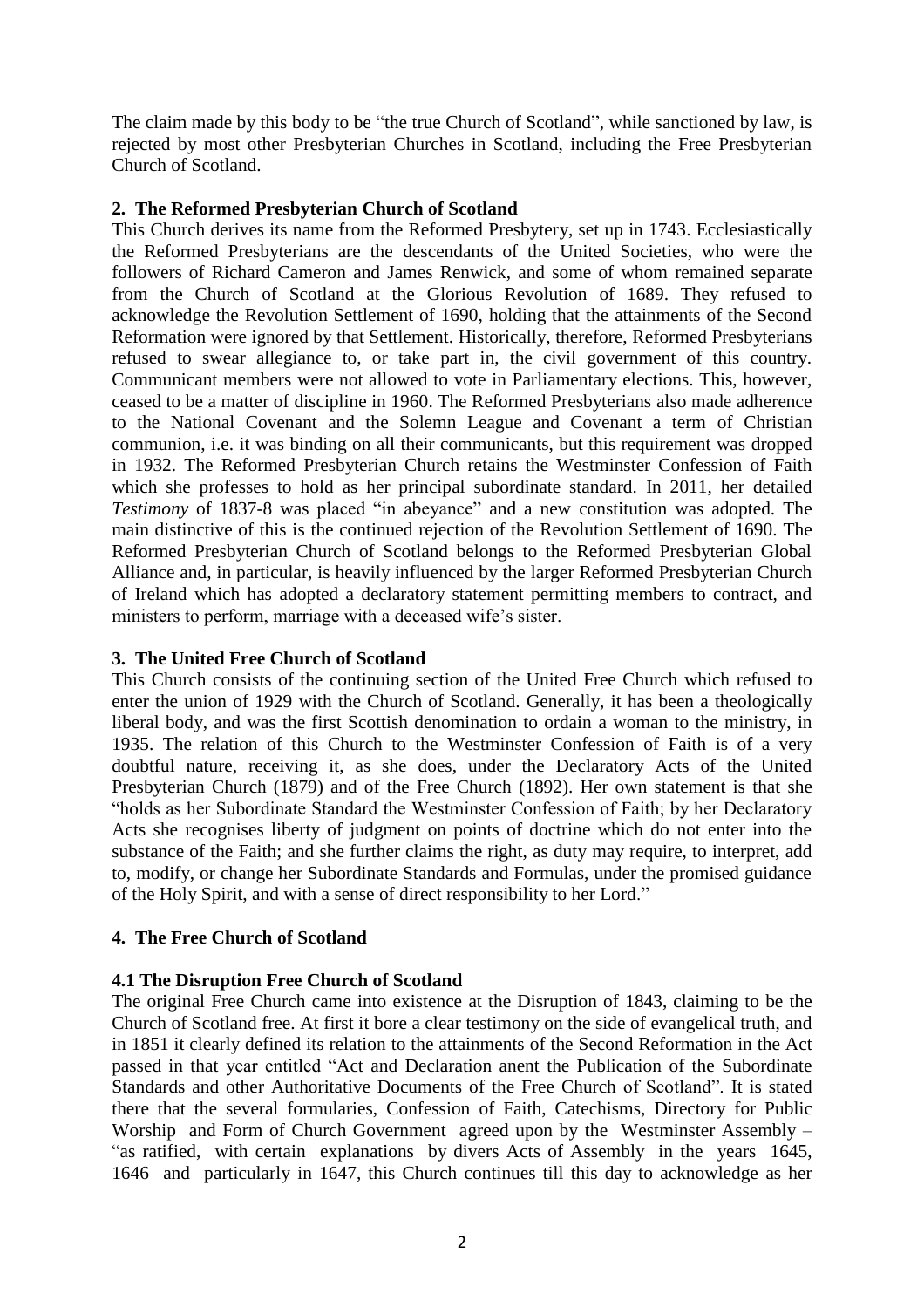subordinate standards of doctrine, worship, and government; with this difference, however, as regards the authority ascribed to them, that while the Confession of Faith contains the creed to which, as to a confession of his own faith, every office-bearer in the Church must testify in solemn form his personal adherence – and while the Catechisms, Larger and Shorter, are sanctioned as directories for catechising – The Directory for Public Worship, the Form of Church Government, and the Directory for Family Worship, are of the nature of regulations, rather than of tests – to be enforced by the Church like her other laws, but not to be imposed by subscription upon her ministers and elders. These documents, then, together with a practical application of the doctrine of the Confession, in the Sum of Saving Knowledge, a valuable treatise, which, though without any express Act of Assembly, has for ages had its place among them – have, ever since the era of the Second Reformation, constituted the authorised and authoritative symbolic books of the Church of Scotland."

While acknowledging that the fathers of the Second Reformation were fallible in their many proceedings, yet the 1851 Act holds that "the work itself was the work of God". In regard to the Revolution Settlement the following deliverance is worthy of attention:

That the Revolution Settlement by which the liberties of the Church were secured, under the reign of William and Mary, was in all respects satisfactory, has never been maintained by this Church. Thus, for instance, in the civil sanction then given to Presbytery, the Parliament of 1690, overlooking altogether the higher attainments of the Second Reformation, went back at once to the Act of 1592, and based its legislation upon that Act alone, as being the original charter of the Presbyterian Establishment. Accordingly, it left unrepealed the infamous 'Act Recissory' of King Charles, by which all that the Church had done, and all that the State had done for her, in the interval between 1638 and the Restoration, had been stigmatised as treasonable and rebellious. Thus the Revolution Settlement failed in adequately acknowledging the Lord's work done formerly in the land; and it was, besides, in several matters of practical legislation, very generally considered by our fathers at the time to be defective and unsatisfactory.

At the same time, adds the Act, "it would be in a high degree ungrateful to overlook the signal and seasonable benefits which the Revolution Settlement really did confer upon the Church as well as upon the nation." The Free Church, therefore, claimed to be the true Church of Scotland alike with respect to the attainments of the First and Second Reformations, and though she did find the Revolution Settlement defective, yet, unlike the Reformed Presbyterians, she accepted the same.

Four Churches – the Free Presbyterian Church of Scotland, the Free Church of Scotland, the Free Church of Scotland (Continuing), and the Associated Presbyterian Churches – all claim to be the rightful heir of the Disruption Free Church.

### **4.2 The present Free Church of Scotland**

The body presently called the Free Church of Scotland came into separate existence in 1900 at the union between the majority in the old Free Church of Scotland and the United Presbyterian Church of Scotland. Had there been no union there would have been no body taking up the position of the present Free Church. This was conceded by Mr Salvesen (afterwards Lord Salvesen), one of the Free Church counsel, in answer to questions put to him by the Appeal Judges while the 1904 case was being heard in the House of Lords. Mr Salvesen said: "I think they (i.e. the United Free Church) would have to rescind the union,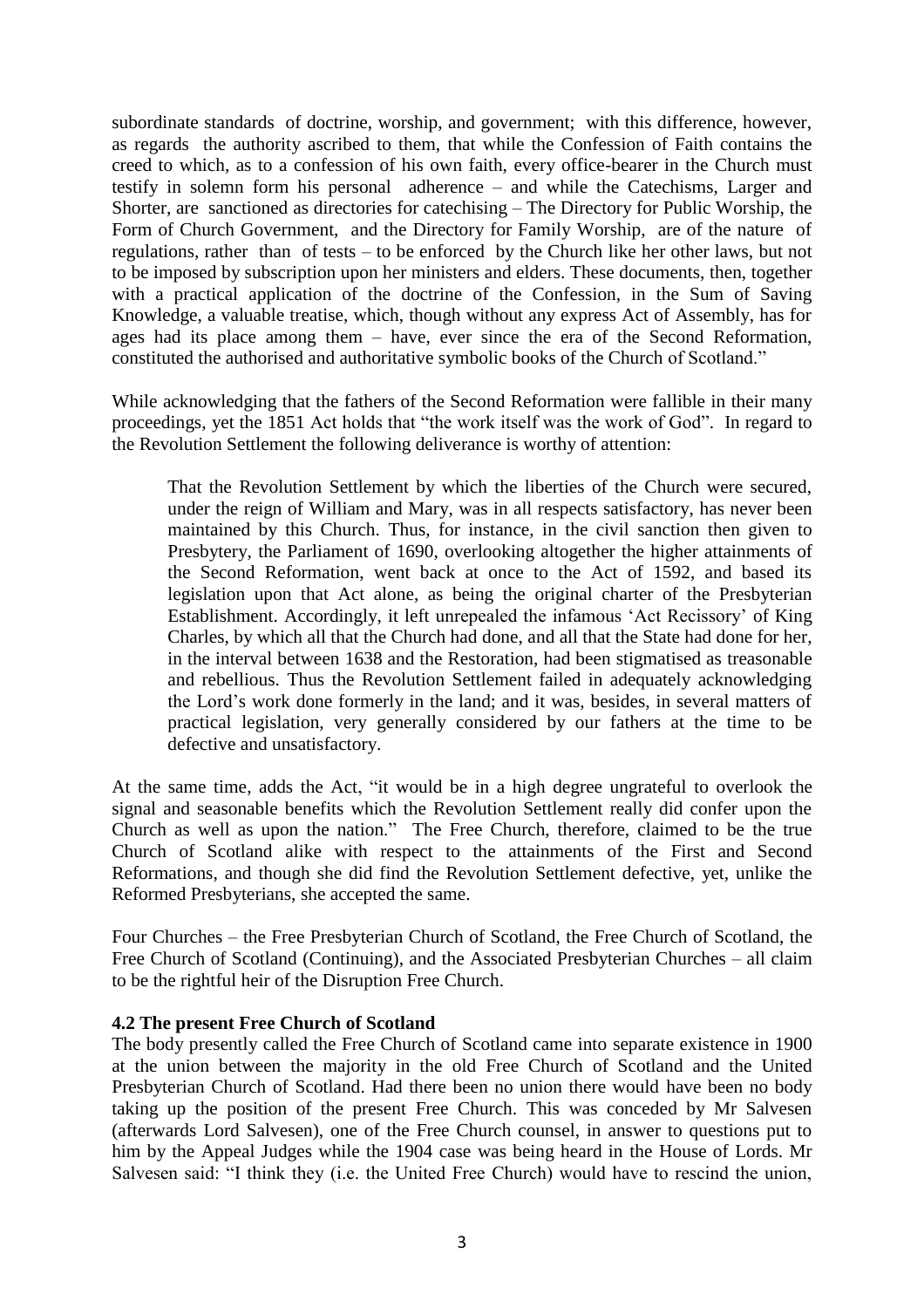because our view is that the union necessarily involves the abandonment of the principles of the Free Church; but if they rescinded the union and came back to the Church, of course they would be entitled to participate with the pursuers" (R.L. Orr, *The Free Church of Scotland Appeals*, p. 315). In other words, the Free Church counsel admitted in so many words that according to the case presented by the Free Church to the Law Lords, if it had not been for the union, no claim could be made for the property, and that the majority with the minority would have remained in possession of the property and been recognised as the legal Free Church of Scotland. There is, therefore, the greatest difference between the constitutional standing of the two Churches – Free Presbyterian and Free. The former came into separate existence in response to the passing of the Declaratory Act; the latter owes its being, as presently constituted, only to the 1900 union.

The 1900 Free Church of Scotland began its existence with the 1892 Declaratory Act on its statute books, and it hesitated to rescind that Act for several years lest, by so doing, it might invalidate its claim to the Church property. The "Constitutionalists" who had opposed the Declaratory Act prior to 1892 but who continued in the old Free Church, and who subsequently formed the new Free Church in 1900, argued that the Declaratory Act was *ultra vires*, and that the Assembly had no power to pass such legislation. They therefore regarded the Act as "inoperative". The Declaratory Act undoubtedly was *ultra vires*, but it was certainly not inoperative, as was witnessed by the Assembly's order that the protests against the Act that the Presbyteries of Inverness and Dornoch had engrossed in their records were to be deleted. As far as the admitting of unsound men to the ministry was concerned, the Act was in full operation in the old Free Church from 1892 onwards. Furthermore, the Declaratory Act had been sent down to the Presbyteries under the Barrier Act of 1697, and had been approved by the majority of them, and had therefore become a "binding rule and constitution" of the Church. Other Constitutionalists argued that the Questions and Formula used at the ordination and induction of office-bearers were unchanged. But the Declaratory Act, while it may not have changed the words of the Questions and Formula, changed the sense, which is the vital point. When a modernist probationer or minister signed the Formula after 1892, he did so with the liberty conferred upon him by the Declaratory Act, and this was understood to be the case by all concerned.

Office-bearers in the present Free Church profess unqualified subscription to the Westminster Confession of Faith, but some of the teaching of the Westminster Confession – for example, that the Papacy is the Man of Sin, that God is impassible, and that the earth was created in six days – is openly denied and opposed in the Church. In 2010 the Free Church allowed the use of hymns and musical instruments in her public worship, notwithstanding the fact that all her ministers to that date had solemnly affirmed that they owned "the purity of worship presently authorized and practised in this Church" and would to the utmost of their power "assert, maintain, and defend" it – and that "present practice" had been explicitly defined in 1932 as being "to avoid the use in public worship of uninspired materials of praise as also of instrumental music".

### **5. The Free Church of Scotland (Continuing)**

This Church came into separate existence in 2000 as a result of a case of discipline in the Free Church of Scotland. A minority regarded the majority as acting unconstitutionally over the matter, and when they themselves were disciplined for maintaining this position, they separated and reconstituted themselves as the Free Church of Scotland (Continuing). Their constitution is that of the Free Church of Scotland at their separation in 2000, and is therefore subject to the various criticisms already levelled. In addition, in 2013, the Free Church of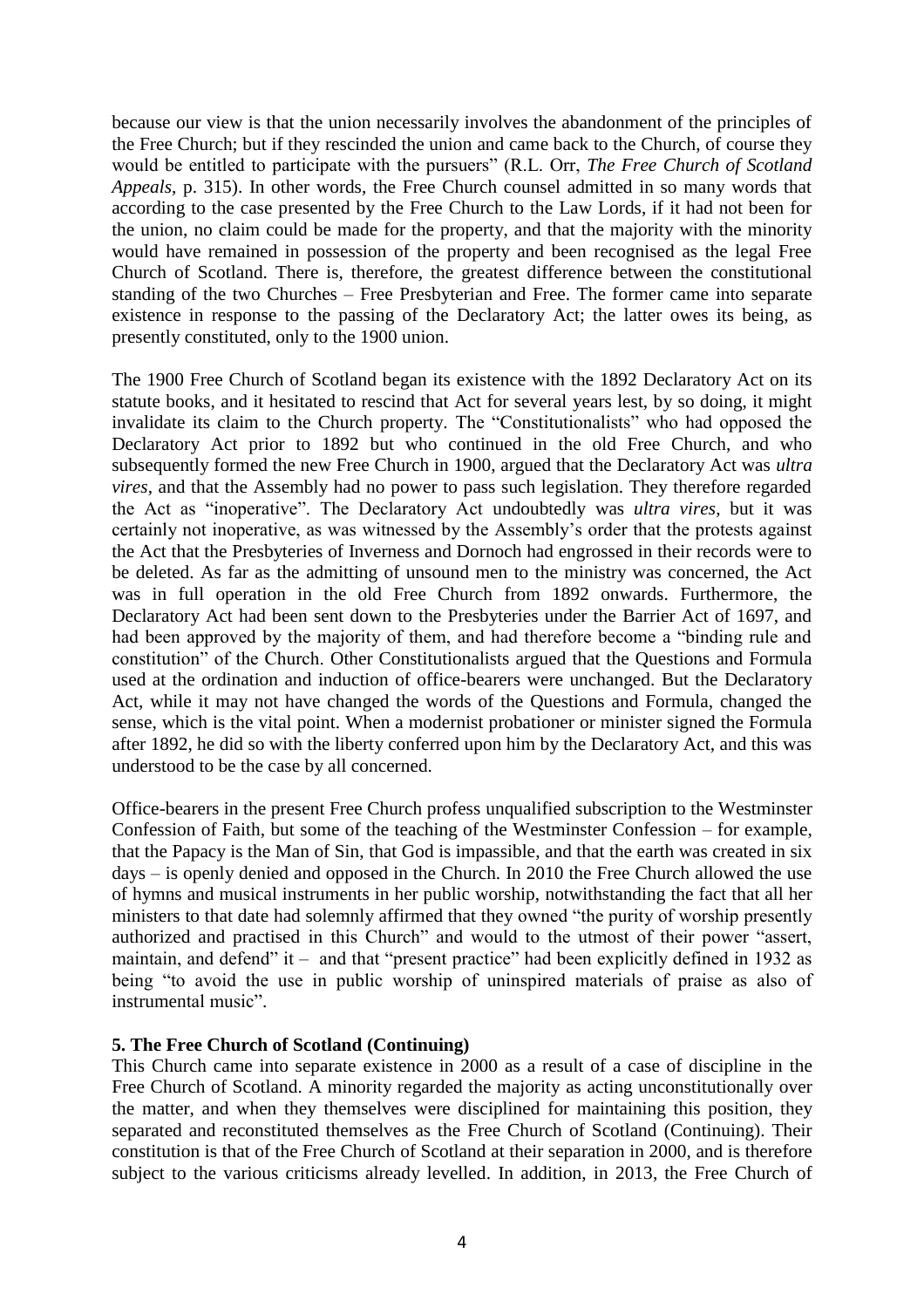Scotland (Continuing) adopted a "Right of Continued Protest" which allows parties to defy decisions of the supreme court indefinitely and without danger of discipline, if they consider those decisions to be unlawful. The document defining this right is not part of the constitution of the Free Church of Scotland (Continuing) but is, nevertheless, used in the examining of students for the ministry. Among other things, it contains the erroneous statement that Rev. Donald Macfarlane's "separation from the [Free] Church did not become effective until his signing of a formal Deed of Separation on 14<sup>th</sup> August 1893." Mr Macfarlane's view was that he separated when he protested on  $25<sup>th</sup>$  May 1893, and his subsequent conduct bore this out. The 2013 document's claim that a 'Right of Continued Protest' has been the historic position of Scottish Presbyterianism was not sustained by the Scottish courts during legal cases between the Free Church and the Free Church (Continuing) in 2007 and 2008.

### **6. The Free Presbyterian Church of Scotland**

The Free Presbyterian Church of Scotland came into separate existence in 1893, owing to the passing of the 1892 Declaratory Act by the Disruption Free Church of Scotland. In her Deed of Separation, the Free Presbyterian Church of Scotland asserts:

That by passing the Declaratory Act of 1892 the present subsisting Church, calling herself the Free Church of Scotland, through her Assemblies, has, in so far as the said Church is concerned, destroyed the integrity of the Confession of Faith as understood and accepted by the Disruption Fathers and their predecessors, and instead of the Westminster Confession of Faith as the recognised Standard of orthodoxy in the Church, in all its heads and articles, has substituted what is called 'the substance of the Reformed Faith therein set forth'.

Those who formed the Free Presbyterian Church believed that it was not scriptural to remain in ecclesiastical communion any longer with men who were denying central tenets of the Christian faith (which they had previously affirmed under oath), and who could not be subjected to Church discipline for this. The Free Presbyterians regarded the 1892 Declaratory Act as changing the real constitution of the Free Church. The Formula and Questions remained the same, but the meaning of the vows taken by office-bearers was different, in that the Declaratory Act released those taking the vows from committing themselves to the whole doctrine of the Westminster Confession of Faith. Furthermore, there were leading men in the old Free Church who were openly denying not only Calvinistic doctrines but even the inspiration of the Word of God itself; and events had abundantly proved that these men were beyond the reach of Church discipline. To remain in communion with them, therefore, was to partake of their sins, to mar the witness to Truth of the Christian Church, to render Church discipline inoperable even at the congregational level (as the higher Church courts would not sustain that discipline), and to jeopardise the raising up of faithful ministers for the future (with young men being sent to study under heretical professors).

The separation of 1893 was a scriptural duty, and the Free Presbyterian Church of Scotland, therefore, is to be regarded not only as the rightful heir of the Disruption Free Church of Scotland, but also, through the Free Church of Scotland, as the rightful heir of the Church of Scotland from the days of the First and Second Reformations.

The Free Church Constitutionalists regarded the step taken by the Free Presbyterians in 1893 as a blunder, and those who had taken it as schismatics. When the 1900 Free Church moved to rescind the Declaratory Act in 1905 she inserted in the preamble the words, "This Church adheres as she has always adhered to her subordinate standards in terms of the Act 1846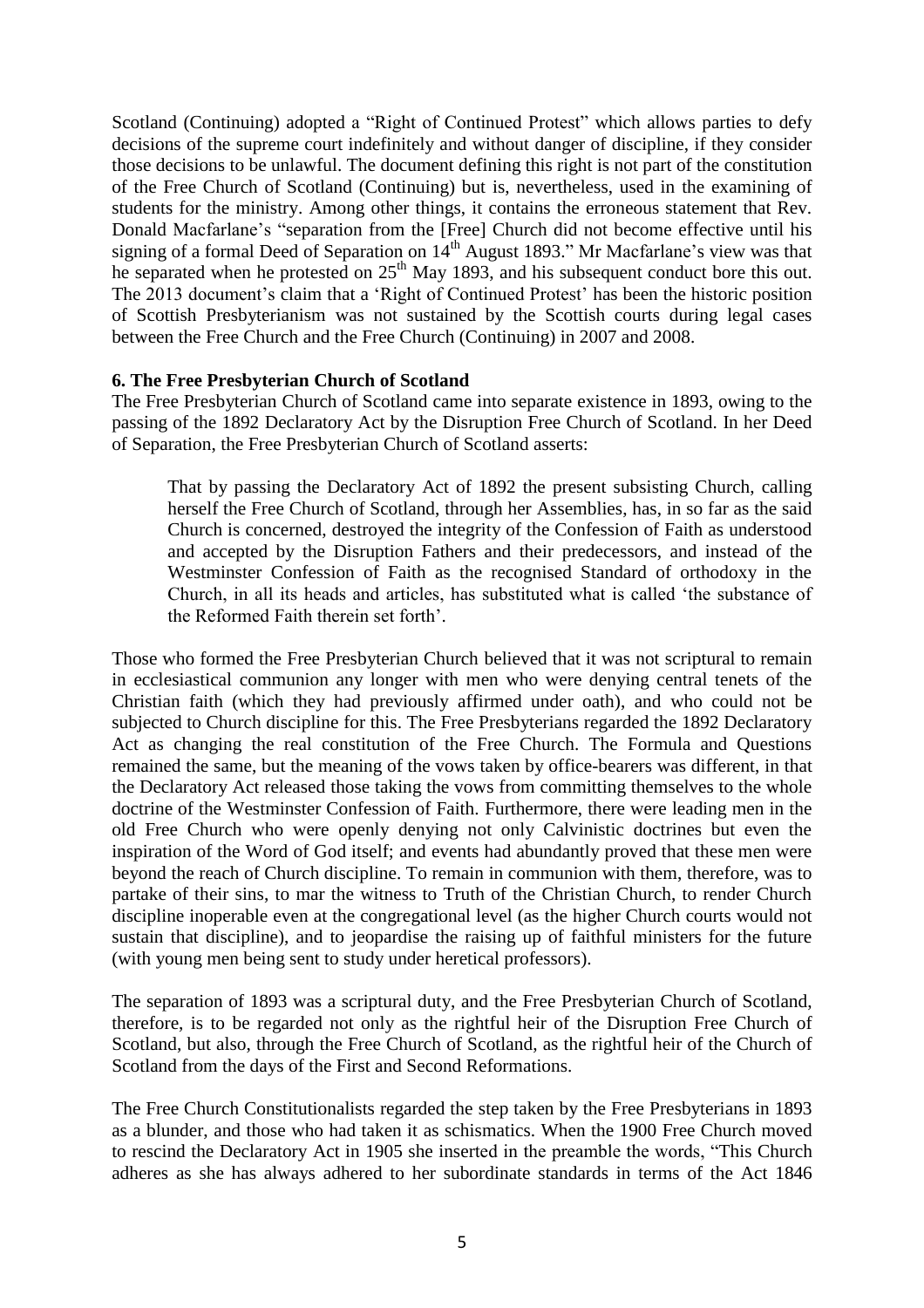anent Questions and Formula", implicitly condemning the Free Presbyterian position. This condemnation is enshrined as a binding law and constitution in the Class I legislation of both the Free Church and the Free Church (Continuing) and constitutes an insuperable barrier to union as long as it remains. The Free Church at first sent several unsuccessful overtures of union to the Free Presbyterian Church, but of recent years she has diverged so far from the position of the Free Presbyterian Church that she has lost interest in these attempts.

### **7. Associated Presbyterian Churches (APC)**

The APC came into existence in 1989 following a separation from the Free Presbyterian Church of Scotland. The immediate cause of this was the disciplining of an elder for attending a Roman Catholic funeral mass, whereas those forming the APC believed that the elder should not have been disciplined. The APC maintains that the Free Presbyterian Church of Scotland has departed from the teaching of the Westminster Confession of Faith in the  $20<sup>th</sup>$ chapter (on Liberty of Conscience) and the  $26<sup>th</sup>$  chapter (on Communion of Saints). The Free Presbyterian Church maintains, on the contrary, that her practice accords with the historic position of the Reformed Church in Scotland while it is the APC that has adopted novel and erroneous positions which follow the prevailing religious fashions.

The APC claims to have the constitution of the Free Presbyterian Church of Scotland, but to this she has added a Deed of Separation of 1989 which qualifies her relation to her constitutional documents: "insofar as each and every one of these documents is consistent with the Holy Scriptures." This Deed of Separation functions virtually as a Declaratory Act in rendering uncertain her commitment to these constitutional documents. Thus Liberty of Conscience is supposed to extend to things such as attendance at the Roman mass (which the Confession characterises as gross idolatry), while the Communion of Saints is supposed to require ecclesiastical communion with other Scottish denominations (even though this is inconsistent with lawful separation from defection and error).

### **8. The Free Presbyterian Church of Ulster**

The Free Presbyterian Church of Ulster was founded by Rev. Ian Paisley and others in 1951. The subordinate standards of the Church are the Westminster Confession and the Free Presbyterian Church of Ulster "Articles of Faith". The denomination takes no formal position on baptism, and in the absence of covenantal teaching on the subject, the position tends to default into that of adult baptism. At present there are a few congregations in Scotland.

#### **9. The International Presbyterian Church**

The International Presbyterian Church was founded by Francis Schaeffer and has been active in England since 1969. There are also congregations in mainland Europe and Korea. In Britain, ministers and elders are required to subscribe the Westminster Confession and Catechisms (though they may list the doctrines that they do not hold, with the Presbytery then judging whether the listed omissions are acceptable), and on the Continent subscription is to the "Three Forms of Unity" (the Belgic Confession, the Canons of Dort, and the Heidelberg Catechism). Since 2012, several former Church of Scotland congregations have joined the International Presbyterian Church. For such congregations, this denomination represents a disregarding of the whole of Scottish Church history and a jettisoning of many of the attainments of the First and Second Reformations.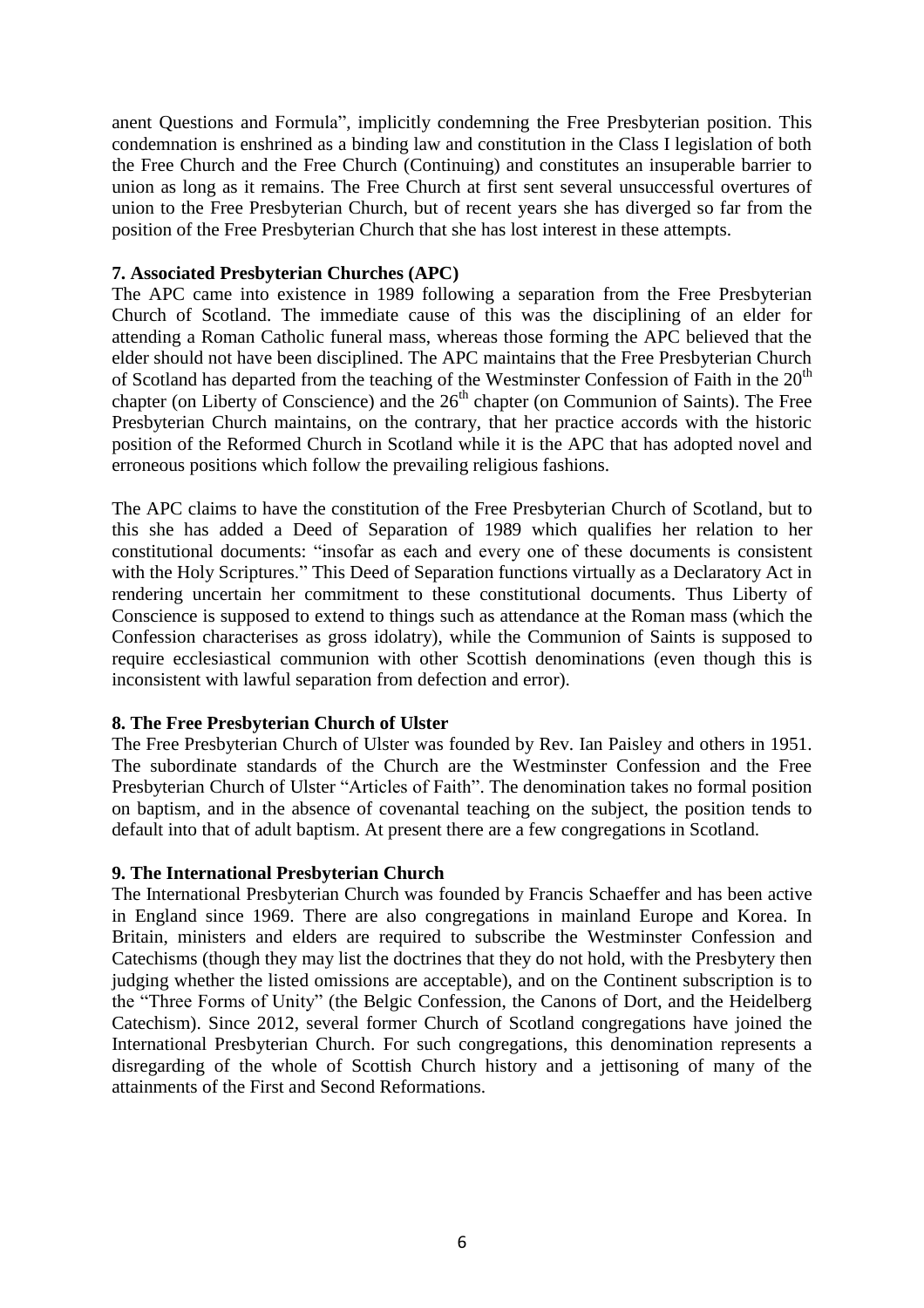# **II. Doctrinal Differences**

The visible Church in Scotland is awash with Liberalism, Romanism, Pentecostalism, Arminianism, and Neo-Calvinism. The Free Presbyterian Church of Scotland seeks to maintain a testimony to the following biblical doctrines, among others.

# **1. Doctrine of Scripture**

Adherence to the Word of God as the only rule of faith and life ought to be universal among professing Christians. The Bible itself claims to be the inspired Word of God and this has been the belief of the Church of Christ from the beginning. The Westminster Confession of Faith sets forth the biblical doctrine of Scripture with admirable precision and fullness. "The authority of Scripture", the Confession states, "for which it ought to be believed and obeyed, dependeth not upon the testimony of any man, or Church, but wholly upon God (who is truth itself) the author thereof, and therefore it is to be received because it is the Word of God." The Confession goes on to state that the Scriptures, "being immediately inspired of God, and by His singular care and providence kept pure in all ages, are therefore authentical, so as, in all controversies of religion, the Church is finally to appeal unto them".

In the past century and a half, however, there has been a widespread departure from the Bible's own teaching on this point which has caused more spiritual and practical damage in the Church of Christ than any other doctrinal error in modern times. The Free Presbyterian Church of Scotland took up its separate position from the Declaratory Act Free Church in 1893 to preserve the teaching that the Bible is the Word of God. This teaching includes the assertion that every word of the original manuscripts was inspired by the Holy Spirit and that the written Word of God is therefore inerrant and infallible. We believe, moreover, that the Holy Spirit has preserved the Word of God in His providence with a special care and that the Masoretic Text of the Old Testament and the Received Text of the New Testament are faithful witnesses to the original manuscripts. We thus believe that only those translations of the Scriptures which are based on the Masoretic Text and the Received Text in the original languages ought to be used in the Church of God, which is one reason we permit only the use of the Authorised (King James) Version in English worship services. We believe that the Authorised Version remains the most faithful and accurate translation available in the English language, and is the only commonly used version that adheres to the providentially preserved text of Scripture.

# **2. Doctrine of God**

The duty of the Christian theologian is to collect, assert, and combine all the facts which God has revealed concerning Himself and our relation to Him. These facts are set before us in the Bible. This is true because everything revealed in nature and in the constitution of man concerning God and our relation to Him is contained in and authenticated by Scripture. The Shorter Catechism teaches the scriptural doctrine that "God is a Spirit, infinite, eternal, and unchangeable, in His being, wisdom, power, holiness, justice, goodness, and truth". While receiving the truth that "God is love" (1 Jn 4:16) as a precious revelation from heaven, we emphatically protest against the modern interpretation of the text as if it read "Love is God". The Scripture with no uncertain voice proclaims Him to be holy and just as well as merciful. We also reject with abhorrence the idea, popularised in the twentieth century and widely received in Scottish Churches, that the infinite, eternal, and unchangeable God is "passible" or able to suffer pain or loss. Satan undoubtedly wishes it were so, but the Scripture teaches us that God is "the Creator, who is blessed for ever. Amen" (Rom. 1:25). The Second Person of the Godhead became incarnate in order to suffer in the place of His people.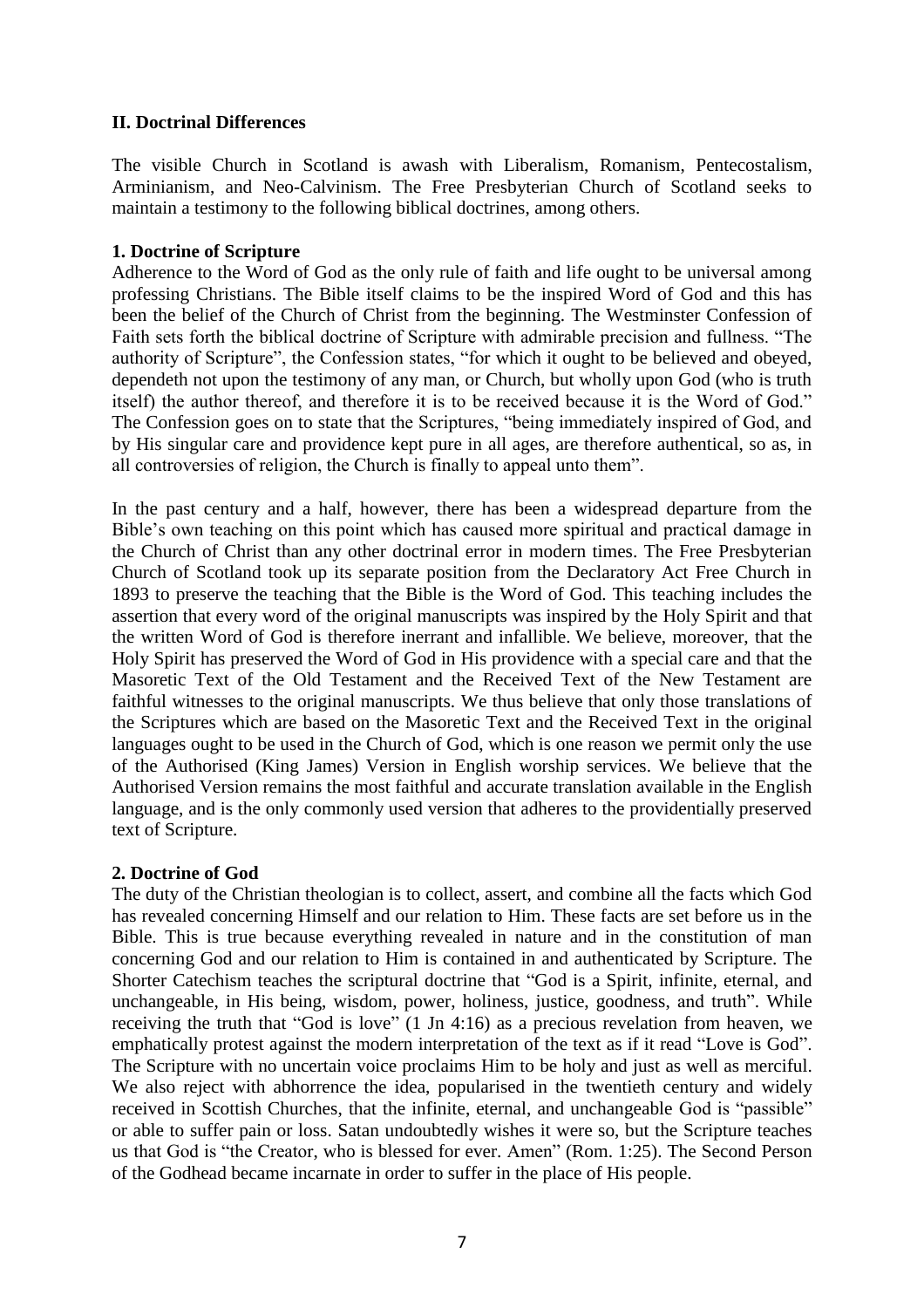### **3. The Person of Christ**

As a Church we hold that "the only Redeemer of God's elect is the Lord Jesus Christ, who, being the eternal Son of God, became man, and so was, and continueth to be, God and man in two distinct natures, and one person, forever". We deny all doctrines and theories which in any way detract from the supreme Deity of the Son of God, or call in question the perfection of His humanity. For though at His incarnation He veiled His Deity, yet He was, and is, and ever shall be "over all, God blessed for ever. Amen" (Rom. 9:5). We deny the teaching of those who assert that our Lord, in becoming man, emptied Himself of His divine attributes. We protest against this dishonouring doctrine which in its various forms is usually designated the Kenotic theory.

# **4. The Atonement**

We also believe and hold forth God's sovereign electing love, in that He from all eternity loved some of the human race and elected them in Christ, not because He foreknew any merit in them, but simply in accordance with the good pleasure of His will. We deny the doctrine of the so-called Universal Fatherhood of God taught in many of the Churches in Scotland today. We also deny every kind of teaching which would give the atonement a universalistic application which it does not have in Scripture. For while we hold that Christ's death is infinite in value, and that Christ is to be freely offered to all sinners in the preaching of the Gospel, on the other hand we as firmly hold that the saving benefits of Christ's death are applied only to the elect. We recognise to the fullest extent the perfect example of the Lord Jesus Christ; yet because of man's condemned and helpless condition under sentence of death, we deny that the mere following of the example of the Saviour apart from a personal interest in His atoning death will avail to save the souls of men. The Churches in Scotland which teach that Christ died for all, or that His example with a little effort on our own part will save men, are deceiving sinners; and such teaching cannot be for the glory of God or for the eternal good of their fellow men.

### **5. The Holy Spirit**

We firmly believe in the distinct Personality of the Holy Spirit; further we hold that He is the Third Person of the adorable Trinity, God equal with the Father and with the Son. We deny that He is merely an influence proceeding from God. As the incarnation and atonement were absolutely necessary for the salvation of God's elect, so the work of the Holy Spirit is necessary for their regeneration and sanctification. We believe wholeheartedly the teaching of Scripture that it is the Holy Spirit who convinces of sin, of righteousness, and of judgment, and that no scheme devised by man can ever take the place of His work in the conversion and sanctification of sinners. It is when sinners are convinced by the Holy Spirit that they realise that total depravity is not merely a doctrine taught in Scripture, but a bitter experience. It is then also through the teaching of the Holy Spirit that they realise their great need of the atonement and find in it a suitability and a sufficiency to meet their needs.

# **6. Total Depravity**

We deny the teaching too common in the Churches of Scotland that there is some moral good in unregenerate man towards God, and that by human effort, influences, or associations it may be so wrought upon as to bring him into a state of grace. We also deny that the natural man is "capable of affections and actions" *towards God* "which in themselves are virtuous and praiseworthy". We hold that "works done by unregenerate men, although, for the matter of them, they may be things which God commands, and of good use both to themselves and others; yet, because they proceed not from a heart purified by faith; nor are done in a right manner, according to the Word; nor to a right end, the glory of God; they are therefore sinful,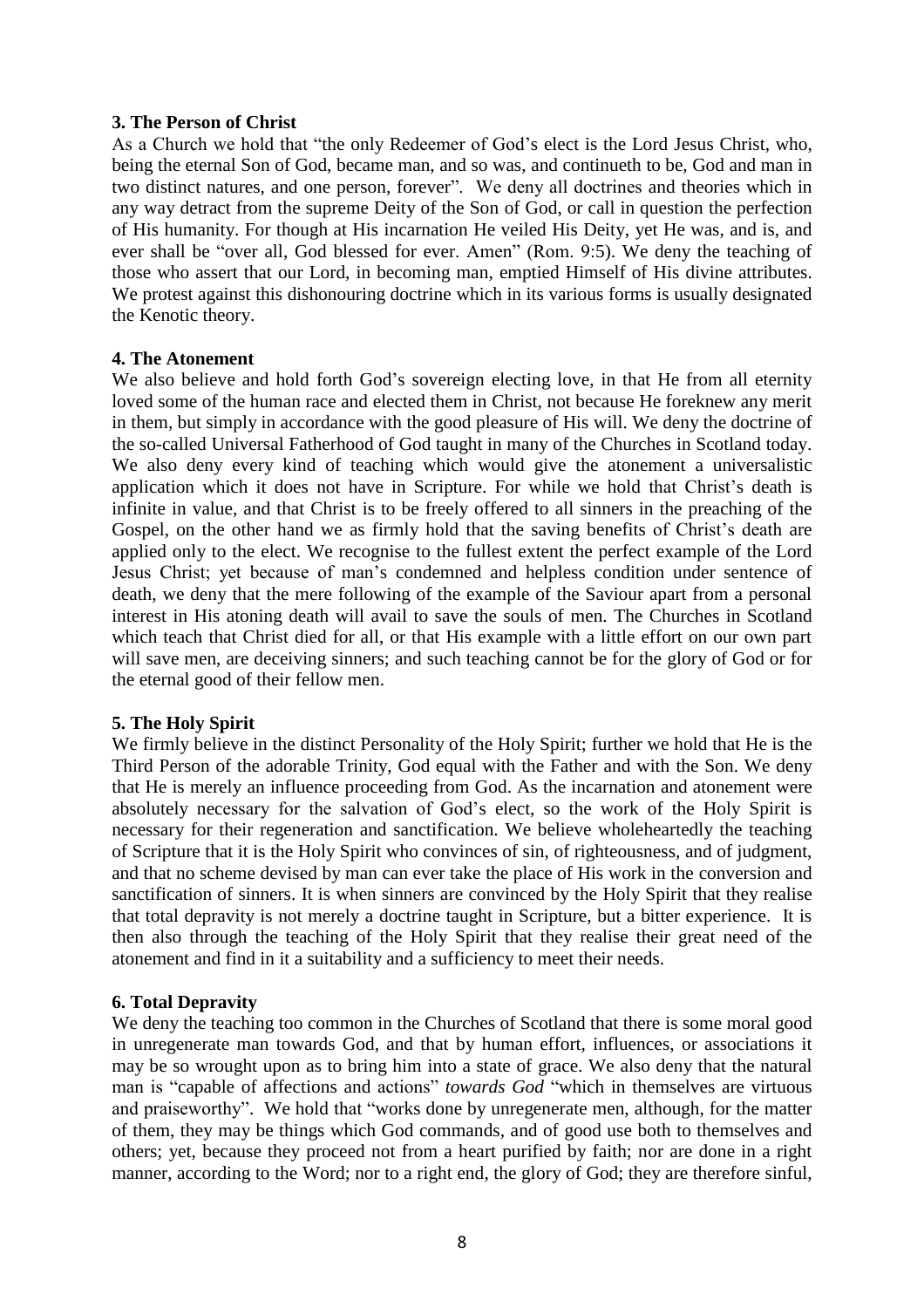and cannot please God, or make a man meet to receive grace from God. And yet their neglect of them is more sinful, and displeasing unto God" (Westminster Confession of Faith, Chapter 16, Section 7).

# **7. The Law of God**

We believe in the binding obligation and divine authority of the moral law summarily comprehended in the Ten Commandments. Christians are under a duty to obey God's law out of love and gratitude to Christ – "if ye love me, keep my commandments" (John 14:15). The enforcing of this duty from the pulpit is widely neglected in the Scottish Churches at present, and sometimes ignorantly denounced as "legalism". Professing Christians, as a result, often have little understanding of the requirements of God's law as a rule of conduct, especially with regard to the Sabbath. Light views of sin, lax views of the requirements for sanctified Christian living, and low views of the danger of worldly conformity, can all be traced to this doctrinal root.

# **8. The Sabbath**

The Fourth Commandment – "Remember the Sabbath day, to keep it holy" (Ex. 20:8) – is the keystone of the Ten Commandments, and the attempt to remove it wrecks the whole structure. We hold that "from the beginning of the world to the resurrection of Christ, God appointed the seventh day of the week to be the weekly Sabbath: and the first day of the week ever since, to continue to the end of the world, which is the Christian Sabbath." We deny that the Fourth Commandment was merely a Jewish institution, and that it was abolished with the ceremonial law. We also deny the view that one day of the week is as good as another, and that it remains with men to say which day of the week should be observed as the Sabbath.

The Larger Catechism teaches that "the Sabbath or Lord's day is to be sanctified by an holy resting all the day, not only from such works as are at all times sinful, but even from such worldly employments and recreations as are on other days lawful; and making it our delight to spend the whole time (except so much of it as is to be taken up in works of necessity and mercy) in the public and private exercises of God's worship" (A. 117). This "delight" in the Sabbath is a foretaste of heaven and is one of the most precious parts of true religion (Is. 58:13).

The erroneous doctrine and ungodly practice regarding the Fourth Commandment in the Churches has done much to banish the Sabbath from Scotland, and the Free Presbyterian Church of Scotland has sought to withstand this trend from the beginning. In particular, she has opposed Sabbath broadcasting since its inception, and counsels against the use of the internet on the Sabbath, except for purposes of necessity and mercy.

# **9. Creation**

The Word of God testifies first of all to the fact of the creation of the world out of nothing in the space of six days and all very good, "Through faith we understand that the worlds were framed by the word of God, so that things which are seen were not made of things which do appear" (Heb. 11:3). The work of creation is fundamental to all the other acts of God in the world. While we believe that true science will always corroborate the biblical testimony, the Bible's account of creation is to be received as entirely trustworthy and accurate. The Free Presbyterian Church of Scotland rejects the view that the days of creation are symbolic of long periods of time or that a "gap" of millions of years exists between the creation of the physical elements and the appearance of mankind.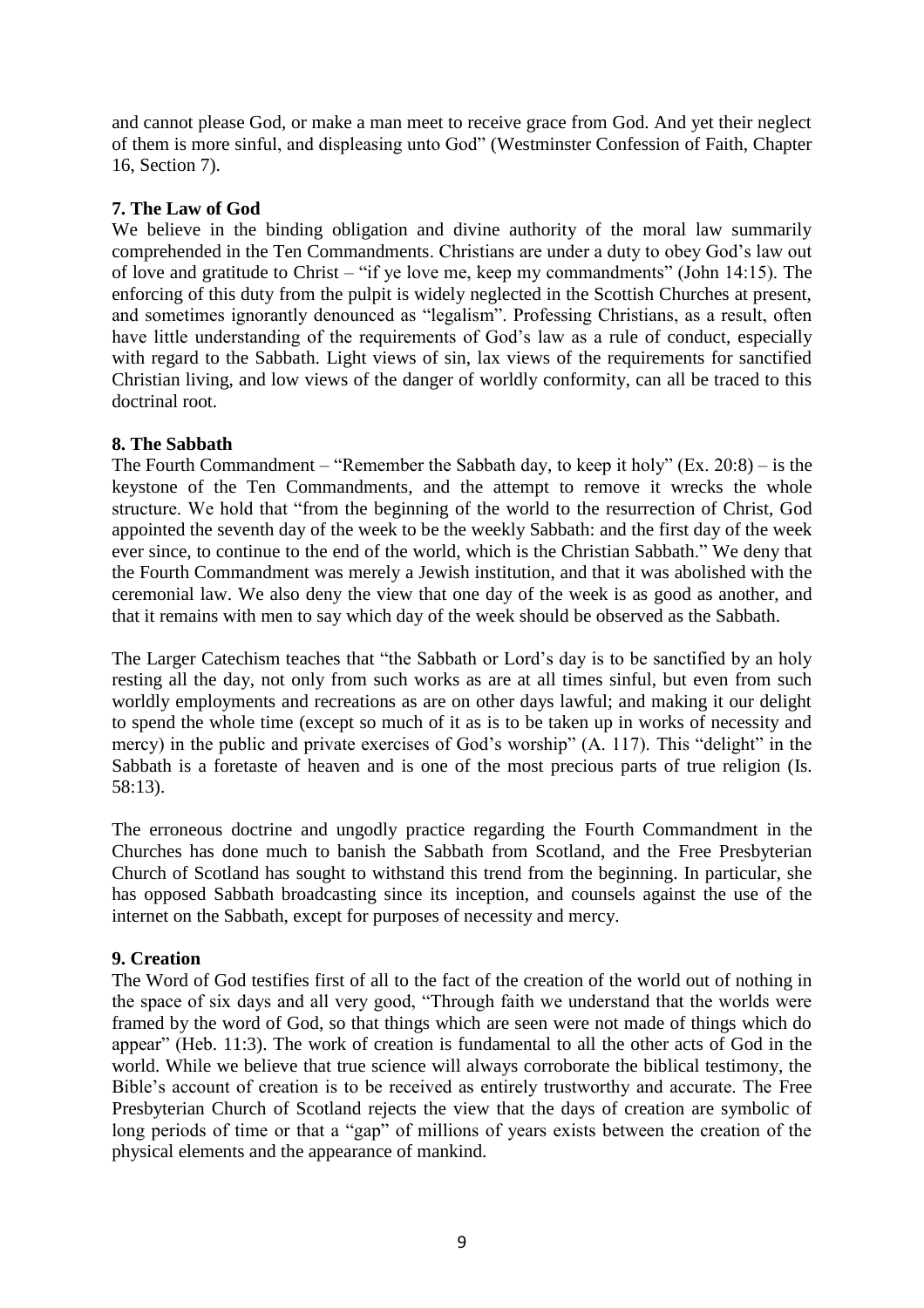Similarly, the Free Presbyterian Church of Scotland opposes the theory of evolution as blatantly unbiblical and, therefore, untrue. The theory is subversive of a proper understanding of the nature of mankind as created in the image of God, and is inconsistent both with the doctrine of the Fall of man and with the atonement of Christ. The spiritual and moral devastation which has well-nigh destroyed the foundations of western civilisation over the last century can largely be traced to the outworking of the theory of evolution in the various departments of human enquiry and activity. This has been verified in the fearful wars which atheistic states committed to evolutionary ideologies unleashed upon one another, and in the slaughter of millions of unborn children by godless governments in the name of human "freedom" and "progress". Evolutionary theory has been used by Satan to erase from men's minds all idea of man as accountable to God the Creator and Lawgiver: if men are taught that they are descended from brutes then brutish behaviour will almost certainly result. This has been a mighty weapon of the kingdom of darkness to further the godlessness and brutality which has reached such heights in the modern world.

# **10. The Covenants**

The Scriptures teach that the way of salvation is through the Covenant that God has made with Christ and with His people in Him. The Free Presbyterian Church of Scotland maintains with the Westminster Confession that all God's dealings with mankind are by means of covenant – either the Covenant of Works in Adam, or the Covenant of Grace in Christ. "As by one man's disobedience many were made sinners, so by the obedience of one shall many be made righteous" (Rom. 5:19). "As in Adam all die, even so in Christ shall all be made alive" (1 Cor. 15:22). This biblical teaching is greatly neglected in many Scottish pulpits, and this neglect has impoverished the spiritual life of the Church by undermining people's understanding of the connection between the Old and the New Testaments, and hence between the Law and the Gospel.

### **11. Doctrine of Hell**

The doctrine of hell is sparingly taught in the Scottish Churches in the present day. The Free Presbyterian Church of Scotland, seeking to follow the balance of Scripture, endeavours to warn sinners faithfully and plainly about the dangers of hell – that is, of eternal conscious torment, "where their worm dieth not, and the fire is not quenched" (Mk 9:44).

# **12. False Assurance of Salvation**

One of the great religious dangers facing mankind is the false assurance of salvation. Christ warns us that many will say to him in that day "Lord, Lord", to whom he will say, "I never knew you: depart from me, ye that work iniquity" (Mt. 7:23). The Scripture therefore directs men to a close and prayerful searching of their hearts, in dependence on the Spirit of God, to make their "calling and election sure"; and ministers ought to preach accordingly and not to make a blanket-assumption that their hearers are in a state of salvation. Nevertheless, exhortations to this duty of self-examination are all too often received with impatience in Scottish Christian circles, and it is considered unchristian and uncharitable to suggest that there may be professing Christians who are not true believers. We fear that there may be much "wood, hay, stubble" built in this way, and those pastors who are thus leaving their hearers in a state of false assurance are not their true friends for eternity. The Free Presbyterian Church of Scotland therefore seeks to lay a biblical emphasis on the need for a "man [to] examine himself", and so to "eat of that bread, and drink of that cup" (1 Cor. 11:28).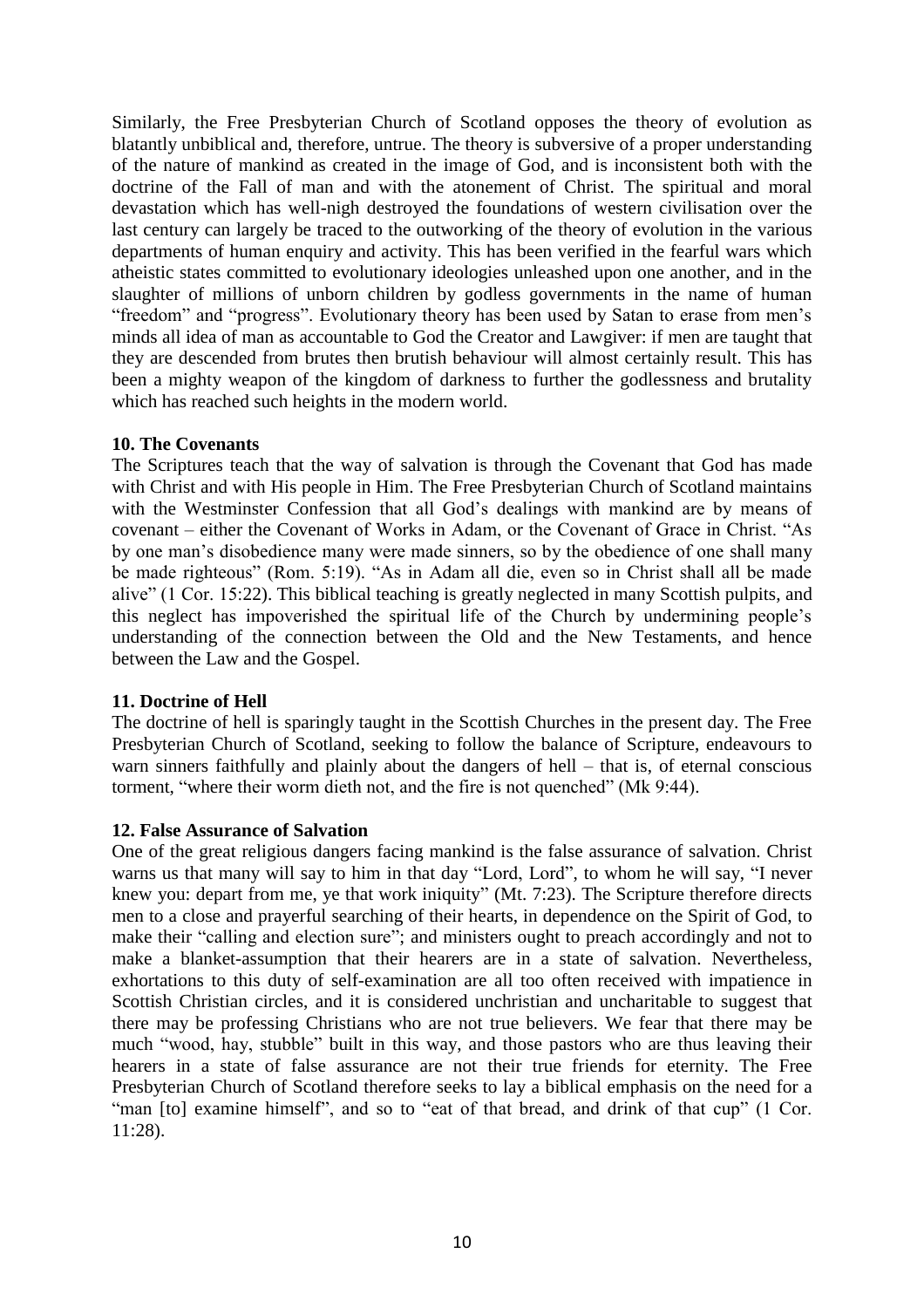# **13. The Establishment Principle**

The Scriptures teach that it is the duty of the civil powers to support the Church of God, to discountenance false religion, and to legislate only in accordance with the principles of the law of God, having due regard to both tables of the law. This is also the teaching of the Westminster Confession of Faith, and the position of the Free Presbyterian Church of Scotland. The Church of Scotland, while claiming a favoured position as the National Church, is not entitled to such a position because she has so largely forsaken the Gospel; nor does she provide the necessary spiritual guidance to the nation, having herself departed from the Word of God and from His law. So far from discountenancing false religion, she often encourages it with events such as "multi-faith" services and ecumenical ventures.

# **III. Differences in Practice**

# **1. Creed and Practice**

The Free Presbyterian Church of Scotland firmly maintains that while it is the duty of all Churches to have a sound scriptural creed, it is also incumbent upon them that the practice should be in keeping with the profession. She regards the profession of a sound creed without a practice in keeping with the same as a glaring inconsistency unbecoming a professing Church of Christ.

In this connection the Free Presbyterian Church of Scotland strongly condemns the disingenuous making of ordination vows and signing of strict formulas which are never intended to be kept. The Free Presbyterian 'Resolution on Creed Subscription' (1904) rejects any notion that the Free Presbyterian Church will "at any time be at liberty to depart from the doctrine, government, mode of worship, and discipline which the said Confession sets forth." It protests against "the dishonest and degrading manner in which the most solemn promises and engagements relative to subordinate standards are violated by many that hold office in Presbyterian Churches". It further laments "the great reproach brought thereby on the name of Christ, and the reflection cast upon all office-bearers". It asserts that these are binding vows made to God and that if any office-bearers cease to believe "in any of these doctrines and principles, or to approve of the mode of worship, which they have vowed to maintain, they should lay down their office and not help to deprive the Church of its peace and purity". The Free Presbyterian Church of Scotland requires her Church courts to preserve discipline in this matter.

### **2. Admission as Office-Bearers**

(1) We condemn the practice of allowing into office in the Church men whose only qualifications may be gifts, social position, or wealth, but who manifest signs that they are still in a state of nature, spiritually dead, and have never come under the quickening power of the Holy Spirit. Dead material of this kind is only a drag on the Church which carries it. (2) We condemn, as contrary to Scripture, the practice of the Church of Scotland and the United Free Church of Scotland in admitting women to office as ministers or ruling-elders in the Church. (3) We condemn, as contrary to Scripture, the admission of sodomites to office, or to communicant membership, in the Church.

### **3. Misguided ecumenism**

The Free Presbyterian Church of Scotland maintains that there should be a single Christian Church in Scotland, united in doctrine, government, and practice, as there was after the Reformation of 1560. Furthermore, she believes that her separations (from the Church of Scotland in 1843 and from the Free Church of Scotland in 1893) were justified; and she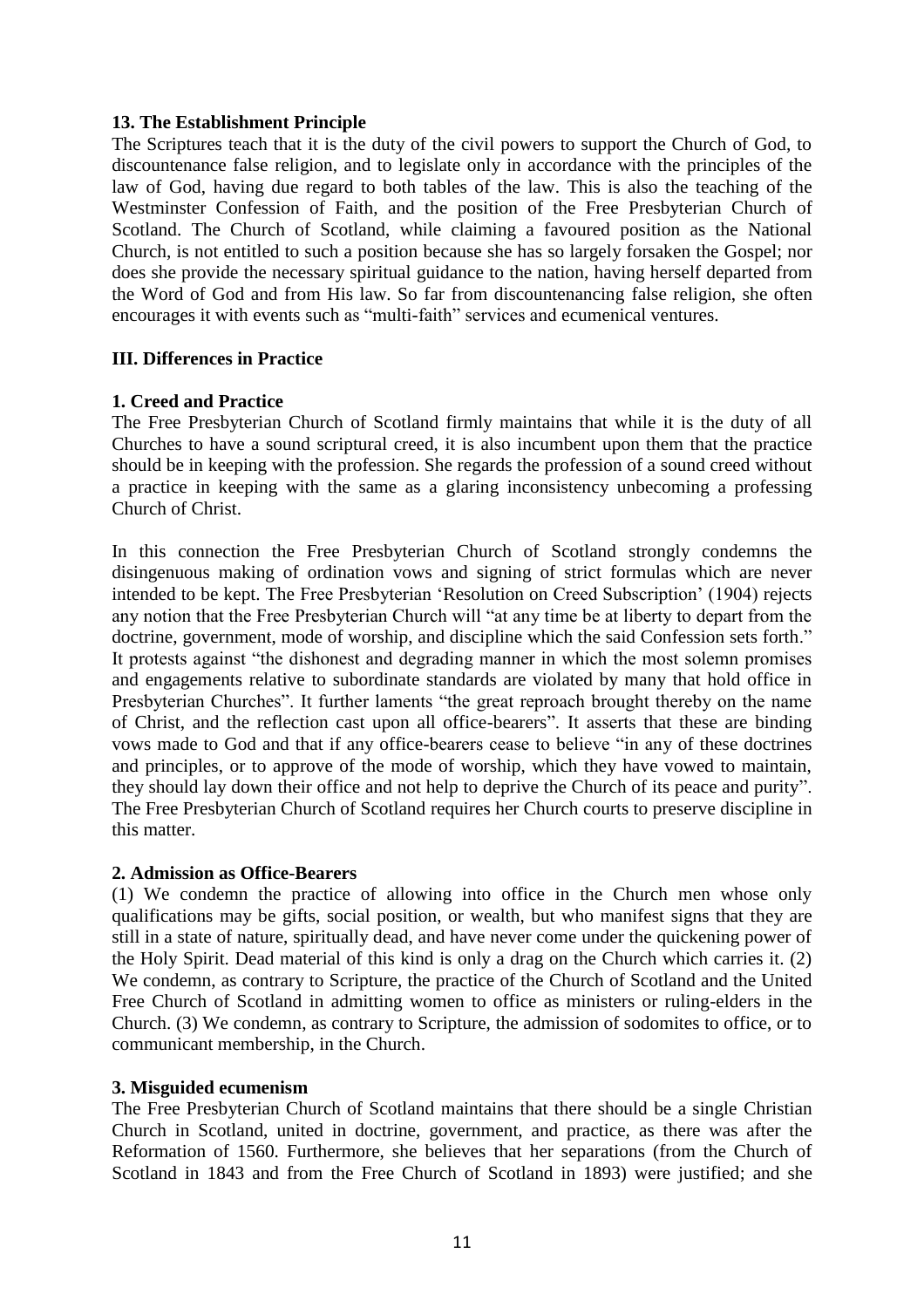regards herself, therefore, as that Church in Scotland around whose testimony all Christians should unite. The "pulpit-swapping" that is widely practised between other Scottish denominations she thinks is a misguided attempt to promote unity, tending instead to foster low views of the importance of Church principles, and to cement rather than to heal the divisions between the Churches. In 1975, therefore, the Synod of the Free Presbyterian Church declared that "conduct giving the impression that there is no obstacle to association with other churches undermines the necessity for a separate position and is therefore inconsistent with loyal adherence to the Free Presbyterian Church, and is consequently disapproved of by this Church." If every Church in Scotland would adhere faithfully to the scriptural position which the Church of Scotland adopted at the First and Second Reformations, the fractured state of the visible Church would be healed.

In 1905, the Synod of the Free Presbyterian Church of Scotland resolved that "the Synod refuses to consider any motion for union with any Church which does not hold the absolute infallibility of the Scriptures of the Old and New Testament, and the whole doctrine of the Confession of Faith, both in her profession and practice; and it warns the office-bearers of this Church of the danger of following divisive courses contrary to the solemn engagements under which they came at their ordination; and further, it instructs the Presbyteries and Kirk Sessions to maintain order and discipline in the several congregations under their charge, in accordance with the constitution of the Church, as necessity may arise."

The Free Presbyterian Church holds that the Pope of Rome is the Antichrist prophesied in the Word of God. She utterly repudiates, on scriptural grounds, the practice of giving place to Roman Catholic priests and prelates in ecumenical services and other activities.

### **4. Church Privileges**

While the Free Presbyterian Church of Scotland does not hold the doctrine of Close Communion, she seeks to exercise the greatest care in granting Church privileges. The Church's rule is that Church privileges, such as baptism and admission to the Lord's Table, are to be granted only to those who have been carefully examined by, and have given satisfaction to, the Kirk Session. All who engage in Sabbath work (except works of necessity and mercy), or who travel by buses, trains, trams, taxis, aeroplanes, or ferries run in systematic disregard of the Lord's Day, and all who are members of secret societies such as Freemasonry are denied Church privileges.

The Free Presbyterian Church of Scotland condemns the carelessness of Church courts, too prevalent in Scotland, in granting Church privileges to those who, on account of the life they lead, ought never to get such privileges. For Church discipline to be effective, there needs to be a consistency of standard across the courts of the Church. We therefore condemn, in particular, the practice of granting privileges to fugitives from our discipline on the part of other Presbyterian Churches without ever enquiring as to why they have been refused Church privileges. Such action renders useless the very purpose for which discipline was set up in the Christian Church. We utter an emphatic protest against the custom of asking young people to become communicants when they reach a certain age, or of presuming that those baptised and brought up in church must be regenerated, regardless of whether they display marks of a saving change.

The Free Presbyterian Church of Scotland maintains a distinction in administering the sacraments of baptism and the Lord's Supper. These signify and seal the same Covenant, but the privileges of the Lord's Supper are greater than those of baptism; and the Free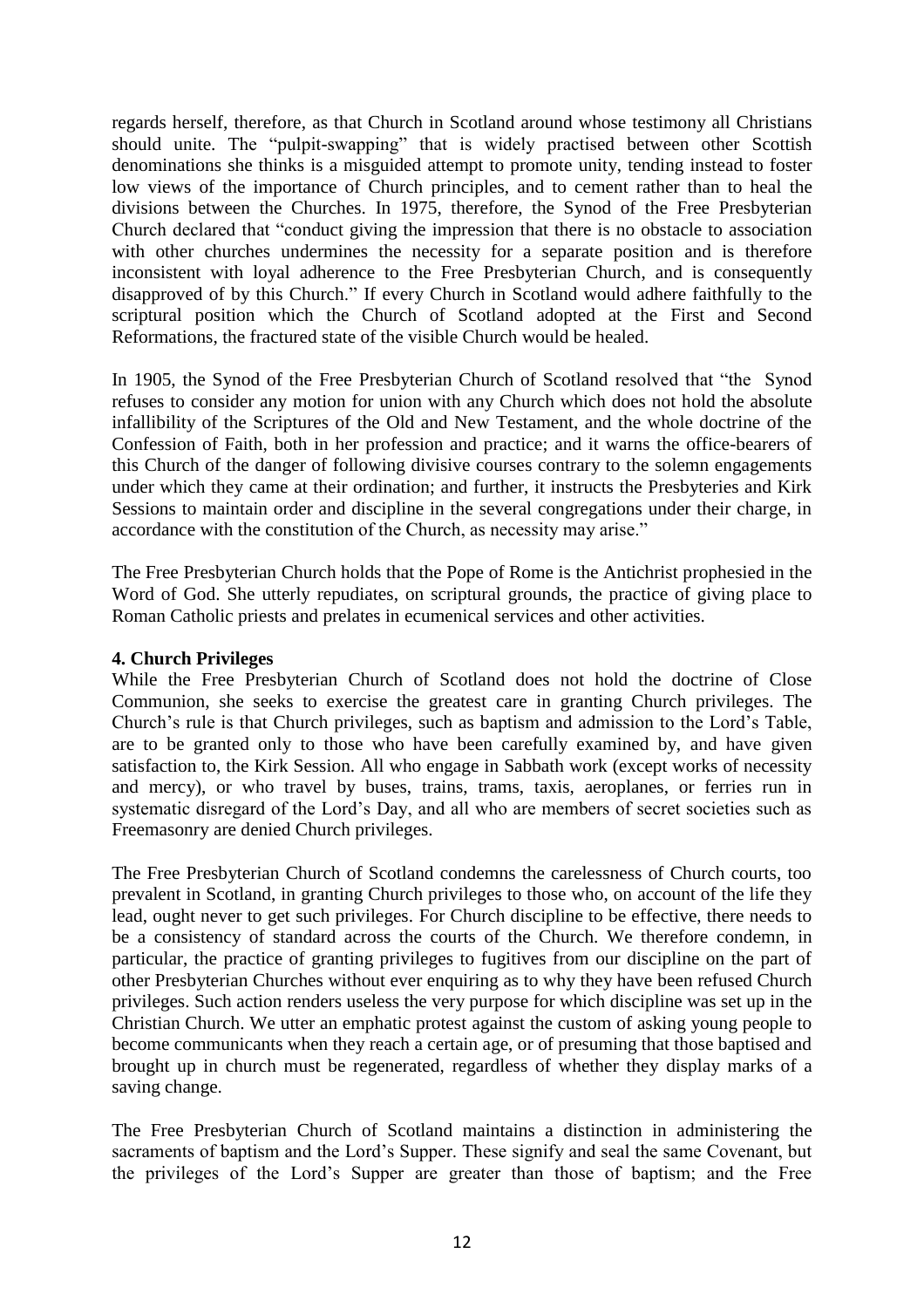Presbyterian Church follows scriptural example in examining those who desire to sit at the Lord's Table with more scrutiny than she examines those members of the visible Church who desire baptism for their children yet do not feel able to profess saving faith in Christ. This important distinction in administering the sacraments is often neglected, with the practical outcome either of unduly raising the standard required for baptism, leading to the exclusive "gathered church" of Congregationalism, or, more commonly, of lowering the standard required for communicant membership so that virtually everybody becomes a communicant.

# **5. Public Worship**

The worship of God is to be from the heart, and to be undertaken with reverence and godly fear. There ought to be a solemnity in the Divine presence, which excludes all frivolity and joking. The clothing worn should be formal – as befits such a solemn and holy occasion – rather than casual (except in cases of necessity, where God "will have mercy and not sacrifice"). Men should have their heads uncovered in public worship (1 Cor. 11), and women should have their heads covered. Women should not occupy prominent roles such as addressing the assembly or leading in public prayer (1 Cor. 14:34-35).

The Free Presbyterian Church of Scotland, in contrast with most other Scottish Churches, upholds the Regulative Principle of worship, that is, that only what God has appointed in His Word should have a place in divine worship. Thus she confines herself to the singing of psalms in praise, and rejects the use of musical instruments as pertaining to the Old Testament worship. She regards it as a glaring inconsistency for ministers of Churches which profess the Regulative Principle to conduct public worship in circumstances where the Regulative Principle is disregarded and hymns and musical instruments are used. In pursuit of the covenanted uniformity of religion, the Free Presbyterian Church of Scotland continues the exclusive use of the 1650 metrical psalms, a faithful and accurate translation which was adopted by the 1650 General Assembly in pursuit of uniformity. The Free Presbyterian Church of Scotland maintains the biblical practice of standing for public prayer; and she continues to employ the singular pronouns "thee" and "thou" in addressing the Most High in English prayer, a usage which dates back to the Reformation. The practice of using "you" in prayer – introduced in the twentieth century through the influence of modern Bible versions – has not benefitted the Church but has brought irreverence, division, increasing conformity to the world, and loss of contact with the religious heritage of the past.

### **6. Church festivals**

The Free Presbyterian Church of Scotland rejects the practice, re-introduced by ritualists in the Church of Scotland in the nineteenth century, and now spread throughout most of the Scottish Churches, of observing Christmas and Easter. She regards the observance of these days as a step back towards Romanism. At the time of the Reformation in Scotland all these festivals were cast out of the Church as things unscriptural and unprofitable.

# **7. Family worship**

Family worship is a duty laid upon all heads of families who are communicant members or are seeking baptism in the Free Presbyterian Church. It is a duty that is firmly based in Scripture. For example, Abraham was commended by the Lord for commanding his household in "the way of the Lord" (Gen. 18:19).

### **8. The burial of the dead**

In 1560, the Scottish Reformers reintroduced the simplicity found in the New Testament in the burial of the dead, and the Free Presbyterian Church of Scotland has sought to adhere to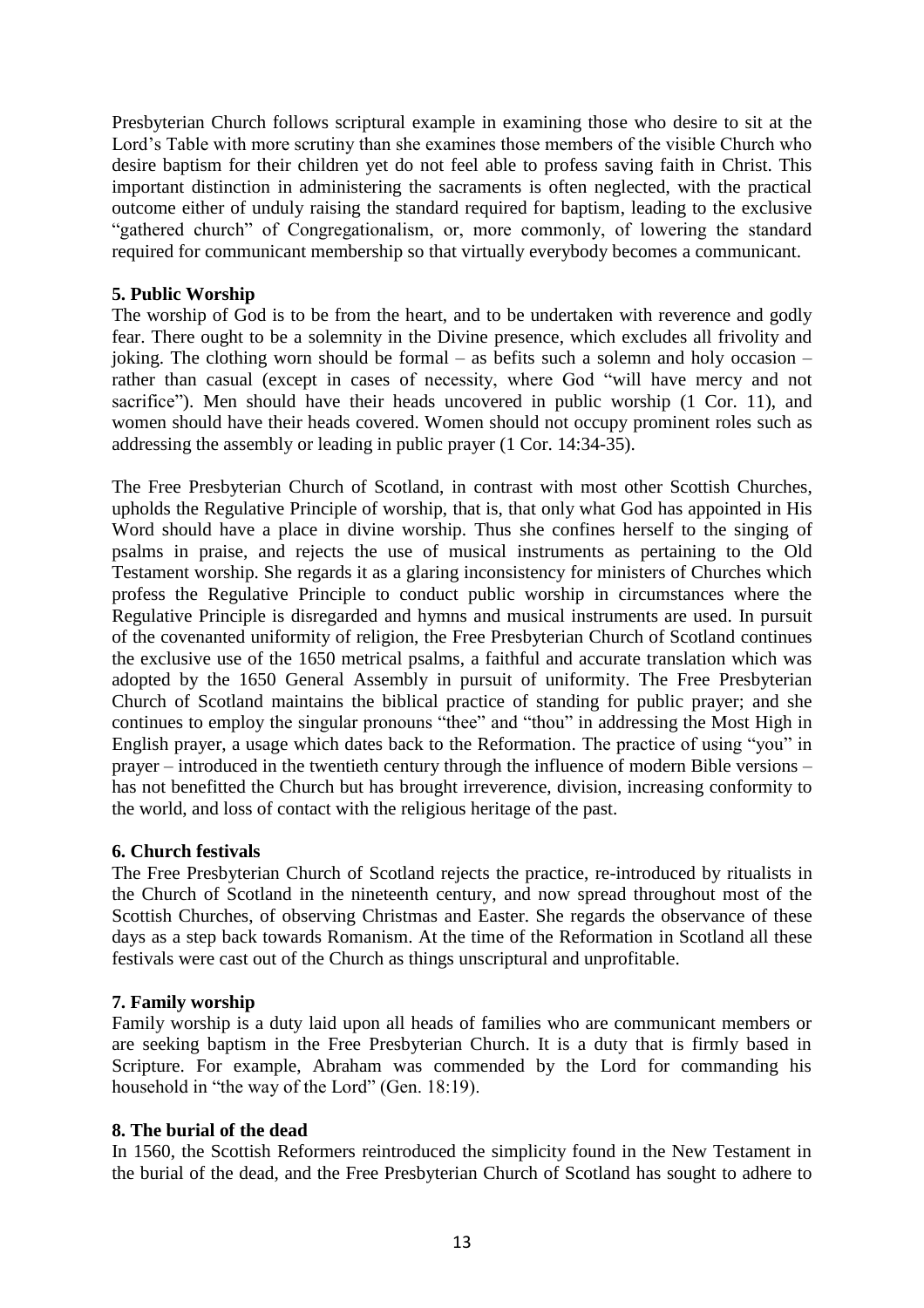this. She therefore confines the devotions at funerals to family worship with a brief address at the grave. The Directory of Public Worship states that prayers at the grave have been "grossly abused, are no way beneficial to the dead, and have proved many ways hurtful to the living", and for this reason – as valid today as ever – the Free Presbyterian Church of Scotland rejects them. Likewise, she rejects cremation as a heathen practice, unknown among the people of God in the Bible. While recognising the sacrifice of those who died in battle, and deeply sympathising with those who mourned them, the Free Presbyterian Church of Scotland condemns "Remembrance Day" services as tending to idolatry and leaning in the direction of prayers for the dead.

# **9. Worldliness**

The world is the enemy of Christ. Its spirit is as much opposed to Him today as when He tabernacled among men, and if its hostility may not be so apparent, yet this is not because of its friendliness but the outcome of changed tactics on the part of the god of this world. The Church is Christ's witness in the world, and it is her duty as the professing Bride of Christ to keep her garments unspotted from the world. In Scotland the Churches have opened the door, and the world has poured into the sanctuary, until in many cases it is difficult to distinguish the one from the other. That spurious "charity", which condones evil and condemns those who speak against it, has been a powerful agent for defending and promoting worldliness in the Church. How different is such a Laodicean spirit from that charity extolled by the Apostle, which "rejoiceth not in iniquity, but rejoiceth in the truth" (1 Cor. 13:6).

One common way in which the world enters the Church is through various social meetings organised in connection with the Church. These meetings have many advocates, but when one remembers the cheap buffoonery often indulged in by professing ministers of Christ, the frivolous atmosphere, the copious floods of empty flattery, and the mixture of the songs of Sion with the songs of the world, the less said in their defence the better. Almost every ordination or induction of a minister in a congregation is accompanied with these excrescences of the flesh, bringing what ought to be a most solemn event in the life of a congregation into the deepest contempt. The history of these meetings in Scotland ought to be a warning to all who say that they are quite innocent and in keeping with the aims of the Church of Christ.

Another means of entry for the world is through sport: communicant members enthusing about professional sport, ministers casually mentioning sporting events in the pulpit, and children being entertained by sports clubs run by the Church. The professing Church of Christ was never intended to provide recreation for the young. The plea usually offered is that something must be done to keep hold of the young, but there are legitimate ways of caring for their interests which do not dangle before them a hook with such baits.

Among the innumerable other ways, direct or insidious, in which the world seeks to draw the Church and the people of God away from Christ are immodest clothing and alluring makeup; dances and ceilidhs; Mòds; raffles and gambling; public houses and nightclubs; popular music; acting and theatre; atheistical and immoral novels; pornography; and fictional films whether at the cinema, on television, or on the internet.

### **10. Distinction between the sexes**

The Word of God requires a distinction in dress between the sexes. The practice of men and women wearing clothes which obliterate this distinction is quite contrary to God's Word and expressly declared to be an abomination to Him. "The woman shall not wear that which